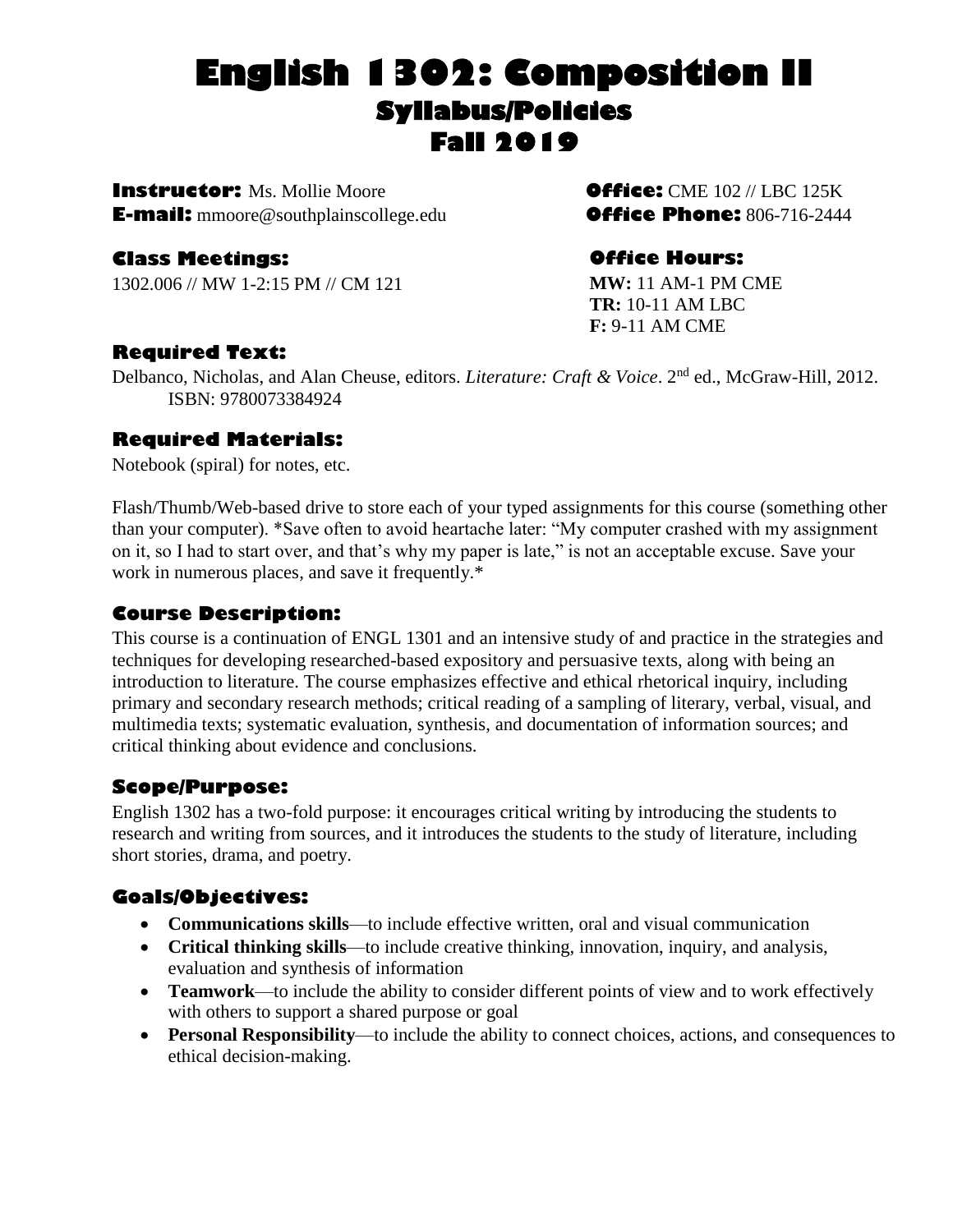**Outcomes:** Upon successful completion of this course, students will:

- 1. Demonstrate knowledge of individual and collaborative research processes.
- 2. Develop ideas and synthesize primary and secondary sources within focused academic arguments, including one or more research-based essays.
- 3. Analyze, interpret, and evaluate a variety of texts for the ethical and logical uses of evidence.
- 4. Apply critical thinking to the study of literature and write essays which demonstrate that critical thinking.
- 5. Use edited American English to write in a style that clearly communicates meaning, builds credibility, and inspires belief or action.
- 6. Apply the conventions of style manuals for specific academic disciplines (e.g., APA, CMS, MLA, etc.)
- 7. Read and view videos of works of literature; analyze the use of literary devices (plot, point of view, theme, characterization, setting, symbolism, tone, etc.); participate in class discussions of the readings; and be tested over their understanding of the readings and lectures through quizzes, examinations, and/or written assignments.

#### **Grades:**

| <b>Commonplace Books</b>         | 25% |
|----------------------------------|-----|
| (Daily Homework)                 |     |
| $Essay \#1$                      | 10% |
| Essay #2 R. Draft Exam           | 5%  |
| Essay #2                         | 15% |
| R.P. Rough Draft Exam            | 10% |
| <b>Research Paper Final copy</b> | 25% |
| Final                            | 10% |
| Total                            |     |

# **Grading Scale:**

A (Superior): 100-90% B (Good): 89-80% C (Average): 79-70% D (Poor): 69-60% F (Unacceptable): 59-50%

#### **Explanation of Class Components:**

#### Commonplace Books/Daily Participation

Your daily participation grades will be any assignment given in class. This could be discussion, group work, and/or notes. There will be no make-ups for daily notes and participation. A student must be present to receive credit for exercises/discussion graded as daily participation. You are required to keep a log/journal of your reading for this class. At a minimum your log "Commonplace Book" will include the questions assigned for that day. The more you "get into" the commonplace books, the more you will "get out of" your reading! Please do create a new log for each class day in order to turn each day's work in individually. You must turn in reading responses at the first of a class period to get credit for the assignment.

#### Essays #1-2

Major essay assignment sheets will be handed out separately during the semester.

#### Rough Draft Exams

During the process of writing two essays in this class, you are required to write the rough draft of the essay in class in an exam-style setting. The English 1302 Essay Exam is designed to help you take what you have learned in lecture and practice it in a formal, first draft of the essay assigned for the unit. You will be following the guidelines from a specific assignment sheet and writing a draft of the paper in class. This paper is not expected to be *polished or complete*, but it is expected to be **a serious attempt to write in the manner and form we discuss in class**. Just like an exam in a history or math class, this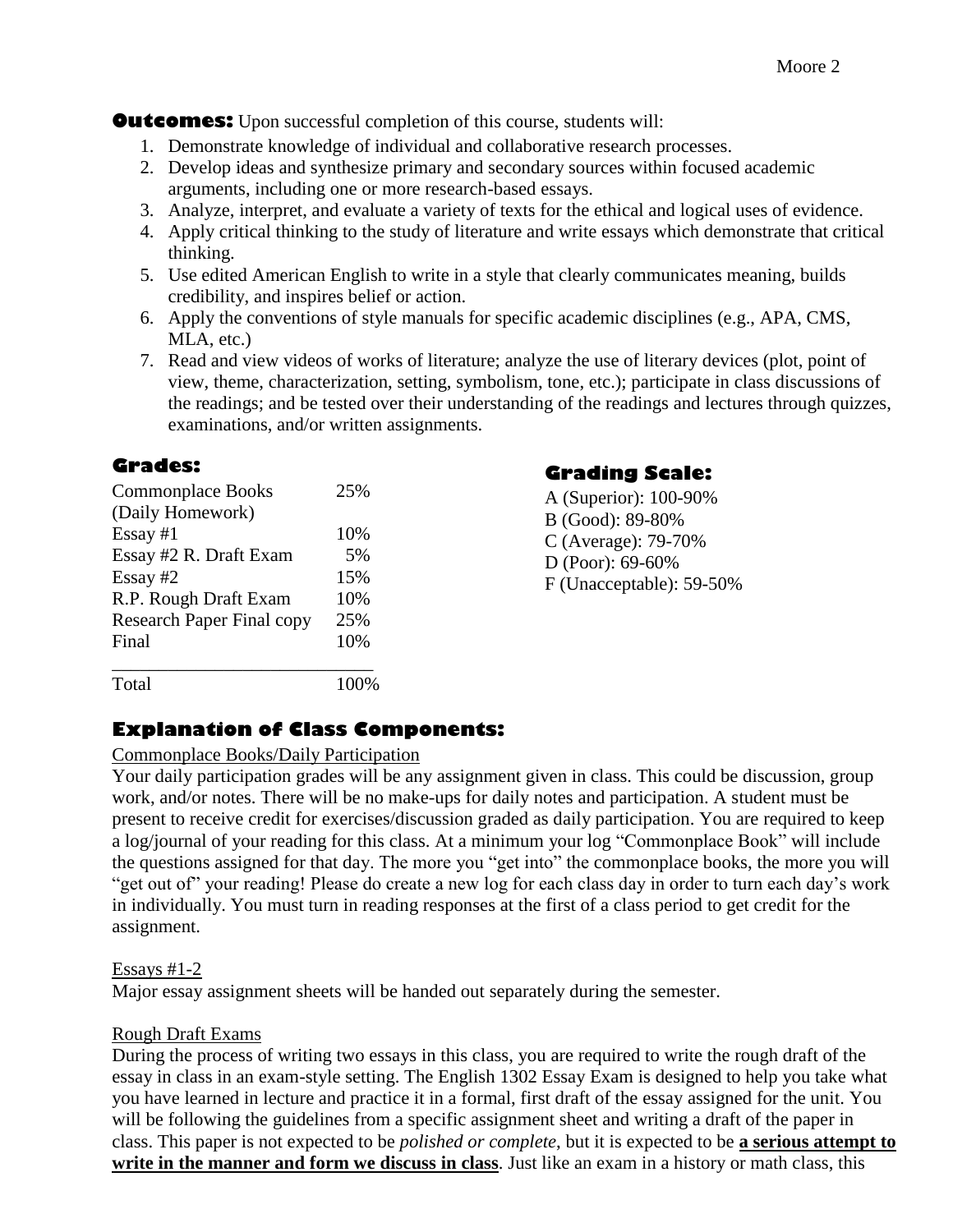exam will allow me to see if you are understanding the material covered in class and applying it to your own writing. *\*\*You should not expect help from me during this class period. This is designed to let me see what you know and what you struggle with. However, you can expect answers to your questions and examples of errors during the revision stage of the unit.\*\**

#### Research Paper

You will receive all assignment sheets for the research paper at the first of the unit.

Final

Your final exam for English 1302 will be an in-class essay written during the final exam time. You will receive a detailed assignment sheet for this exam.

# **Assignment Information/Completion:**

- $\rightarrow$  Numerical grades are assigned for convenience in averaging grades only.
- $\rightarrow$  Any out of class assignments must be completed and turned in at the beginning of the class period identified on this syllabus.
- $\rightarrow$  Failure to turn in an assignment on time can result in a grade of 0/F for the assignment. If you are absent, you are still responsible for turning in assignments on time, especially essays or essay components. In some cases, essays will be penalized for each day late, if the student discusses the situation with the instructor.
- → **Commonplace Late Policy:** These can only receive UP TO ½ credit when turned in after the class period they are due. They will receive a UP TO a 70% if emailed instead of brought to class as a paper copy (this includes when a student is absent).

# **Evaluation:**

Essays and project assignments will be evaluated according to the following general criteria:

- Use of the conventions of standard grammar.
- Use of the appropriate pattern of development for the assignment.
- Use of the principles of unity and coherence.
- Use of logical, factual arguments to advance a precise, concise, and sophisticated thesis that meets the intent of the assigned essay.

\* Specific assignment requirements will be posted to Blackboard and discussed in class.

\*\* All formal essays/projects will be turned-in to Blackboard through the Turnitin Program. We will discuss this in class.

**Methods of Evaluation:** All assignments must be completed and turned in at the *beginning* of the class period identified on this syllabus unless otherwise noted. Major-assignment deadlines are **firm**. Failure to turn in an assignment on time can result in a grade of 0/F for the assignment. If you are absent, you are still responsible for turning in assignments on time, especially essays or essay components. In some cases, essays will be penalized for each day late, if the student discusses the situation with the instructor. More information will be given at a later date. Numerical grades are assigned for convenience in averaging grades only.

\*Note: In college, a "C" is an average grade; it does not have anything "wrong" with it; it fulfills the assignment; it simply does not move beyond the average.\*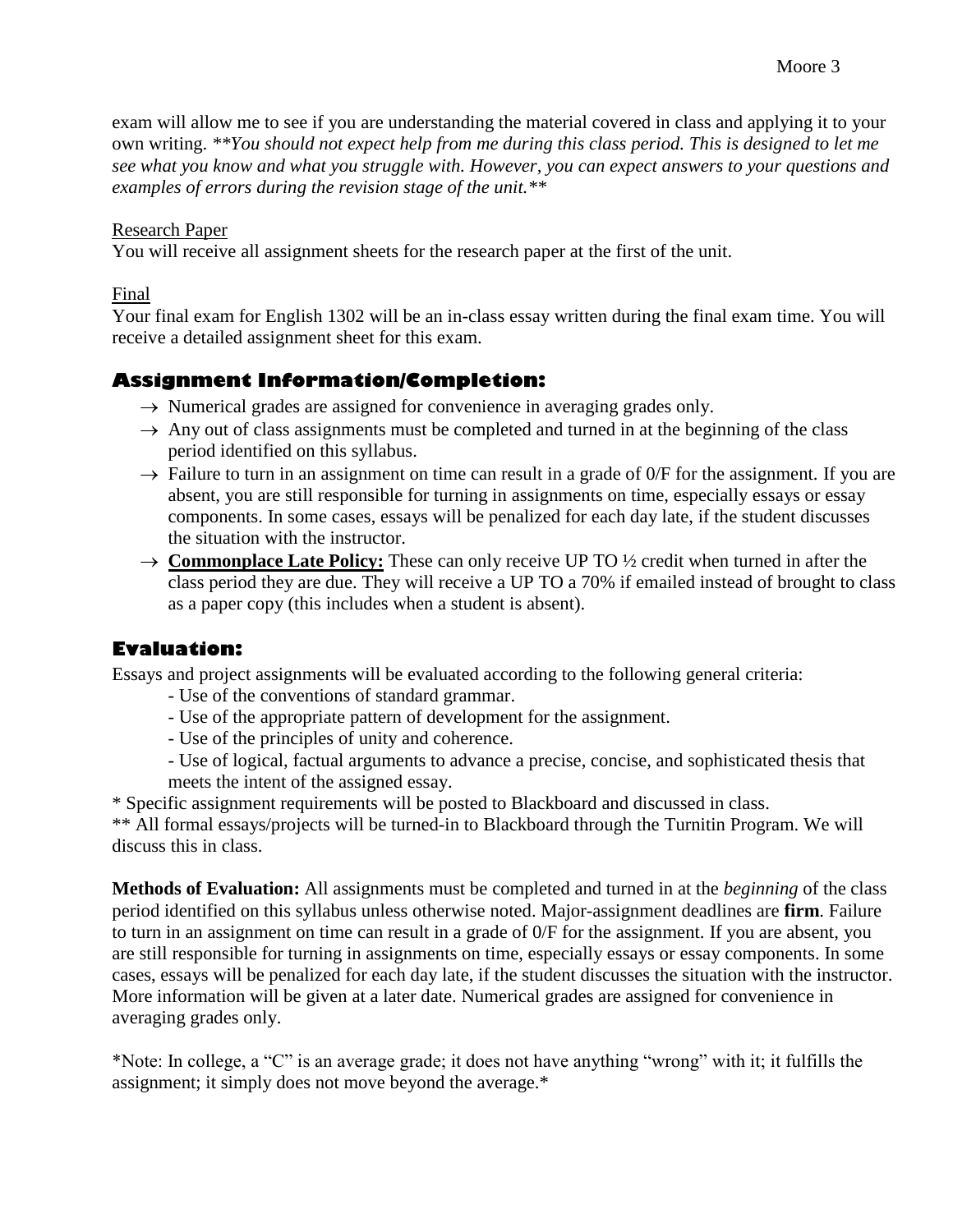# **Absence Policy:**

Any student who misses more than 4 class sessions (2 weeks) could be dropped with a grade of "X" if the student has a passing average at that time. If the student is failing, due to poor work or missing assignments, the student will be assigned a grade of "F." An absence is defined as failing to attend class, missing **15 or more minutes of class**, or leaving class without the instructor's approval. Whenever possible, students should let the instructor know about expected absences as soon as possible (before the class meeting if at all possible).

Additionally, a student accrues an absence each time he or she accumulates a total of three tardies. **A tardy is defined as…**

- **being more than 1 minute late,**
- **having your phone out or on your desk (even if you are not looking at it),**
- **and leaving class for any reason during the designated class time.** PLEASE take care of any personal business between classes. It is considered impolite to leave a class while it is in session (even when doing group or individual work).

Because this is a student-oriented class, regular attendance is crucial to understanding. With each absence, your participation grade will be impacted. If you are not prepared for workshop assignments, you may be asked to leave class and will be given an absence. If you must be absent, be sure to check Blackboard and check with another class member for any changes in the syllabus so that you can be prepared for the next class meeting. You will still be responsible for the material you have missed and for the upcoming material for the next class. \*\*\*\*\*"I was absent, so I didn't know that was due," is not an acceptable excuse.

#### **Student Responsibilities:**

Students are expected to

- 1. Be on time and regularly attend class
- 2. Be responsible for the learning process, including preparation for class, such as reading and homework; participation in class discussions, including asking relevant questions; getting assignments and/or notes if absent; and accepting responsibility for not understanding an assignment or failing an assignment
- 3. Be responsible for having an appropriate attitude and using appropriate language in academic environments; not use condescending, inflammatory, threatening, or profane rhetoric, whether verbally or in written form, in academic environments
- 4. Have respectful behavior toward instructor and classmates in order to contribute to the atmosphere necessary for learning
- 5. Be responsible for courteous actions to others, especially by putting away cell phones and other distractions while in class
- 6. Be responsible for writing down all grades and applying them to the grading scale used for the class, which is shown in the course's policy statement/syllabus
- 7. Submit all assignments in accordance with due dates, formats, and requirements
- 8. Avoid all forms of cheating and plagiarism on all assignments, including improper collaboration
- 9. Ask questions when something is unclear.

# **Professionalism and Preparedness:**

Being prepared means that the student has carefully read all required readings and completed any out-ofclass writing assignments. All actions and words should reflect kindness and respect for both the instructor and all other students. Disruptive behavior is not restricted to behavioral issues alone; it can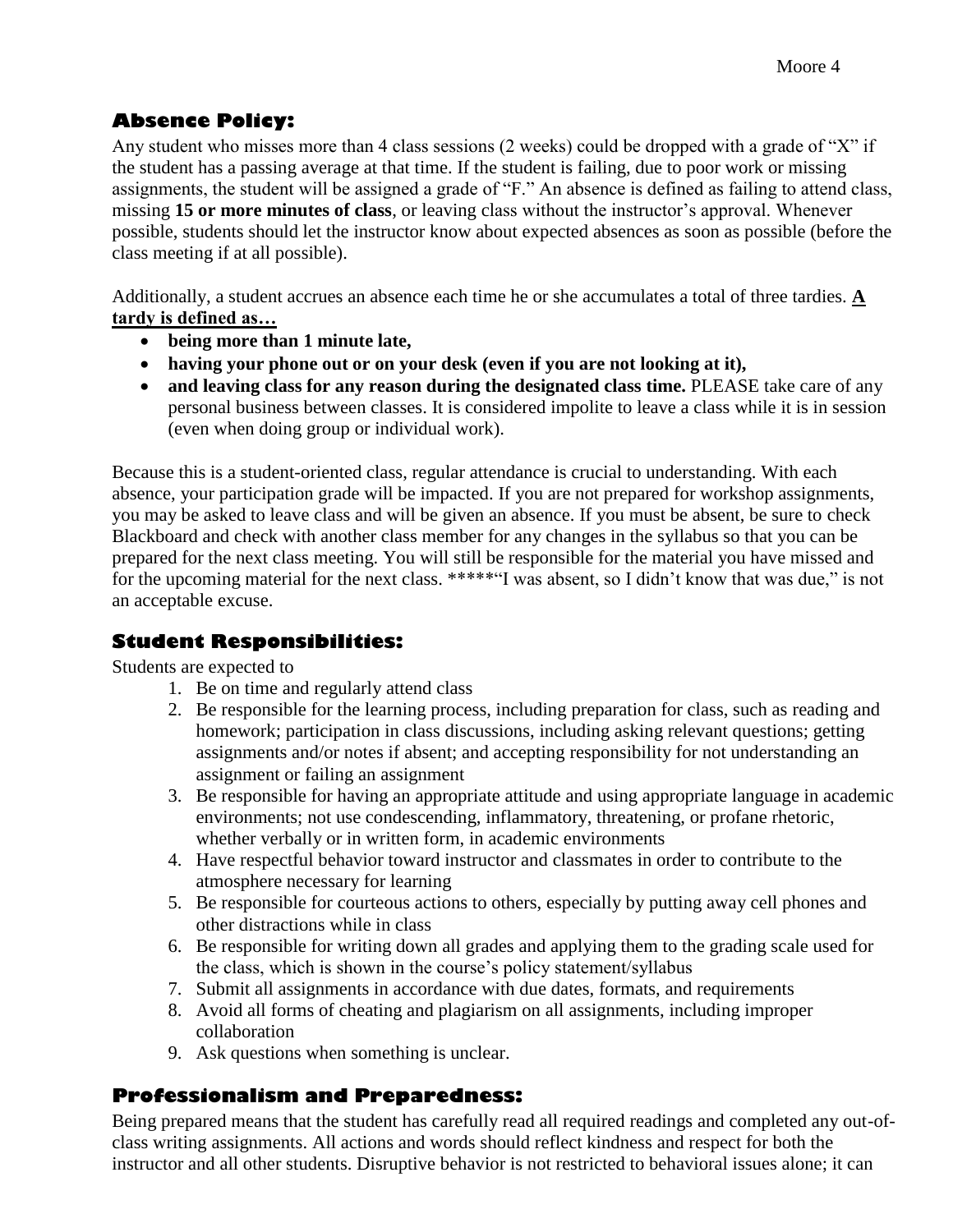include interruptions from cell phones, iPods/mp3 players, sidebar conversations, or beeping watches. None of these behaviors is conducive to the environment we hope to promote this semester.

Any successful learning experience requires mutual respect on the part of the student and the instructor. Neither instructor nor student should be subject to others' behavior that is rude, disruptive, intimidating, aggressive, or demeaning**.** Student conduct that disrupts the learning process or is deemed disrespectful or threatening shall not be tolerated and may lead to disciplinary action and/or removal from class.

#### **Communicating with the Instructor:**

The best way to reach me is through email (given above). Although I cannot guarantee that I will respond to your messages right away, I do check my email frequently. Please realize that if you email me after 5 PM, I cannot guarantee a response that night. Weekend responses may be slower or delayed until the next school day. Your SPC email is considered an official form of communication between you and me, so it is extremely important that you check your SPC email regularly.

If you have any questions or concerns about the class or your performance in the class, please do not hesitate to set up an appointment with me during office hours or write an email to me. I would rather hear about your concerns early in the semester when we still have time to work together, rather than at the end of the class when it is too late for me to help you. Also, if you have any special accommodations please let me know of your needs as soon as possible.

After I hand back graded essays, you must wait 24 hours before you can discuss your grade with me. This time should be spent reading and processing my comments. I am happy to explain my comments and grading rubric and to answer any questions that you may have, but I require that all students let 24 hours pass before contacting me regarding essay grades.

# **Academic Integrity—Plagiarism/Cheating:**

Students are expected to do their own work on all projects, quizzes, assignments, and papers. Failure to comply with this policy will result in an F for the assignment and can result in an F for the course if circumstances warrant it.

Plagiarism violations include, but are not limited to, the following

- 1. Turning in a paper that has been purchased, borrowed, or downloaded from another student, an online term paper site, or a mail order term paper mill;
- 2. Cutting and pasting together information from books, articles, other papers, or online sites without providing proper documentation;
- 3. Using direct quotations (three or more words) from a source without showing them to be direct quotations and citing them; or
- 4. Giving an in-text citation only at the end of a paragraph.

Cheating violations include, but are not limited to, the following:

- 1. Obtaining an examination by stealing or collusion;
- 2. Discovering the content of an examination before it is given;
- 3. Using an unauthorized source of information (notes, textbook, text messaging, internet) during an examination, quiz, or homework assignment;
- 4. Entering an office or building to obtain unfair advantage;
- 5. Taking an examination for another;
- 6. Altering grade records; or
- 7. Copying another's work during an examination or on a homework assignment.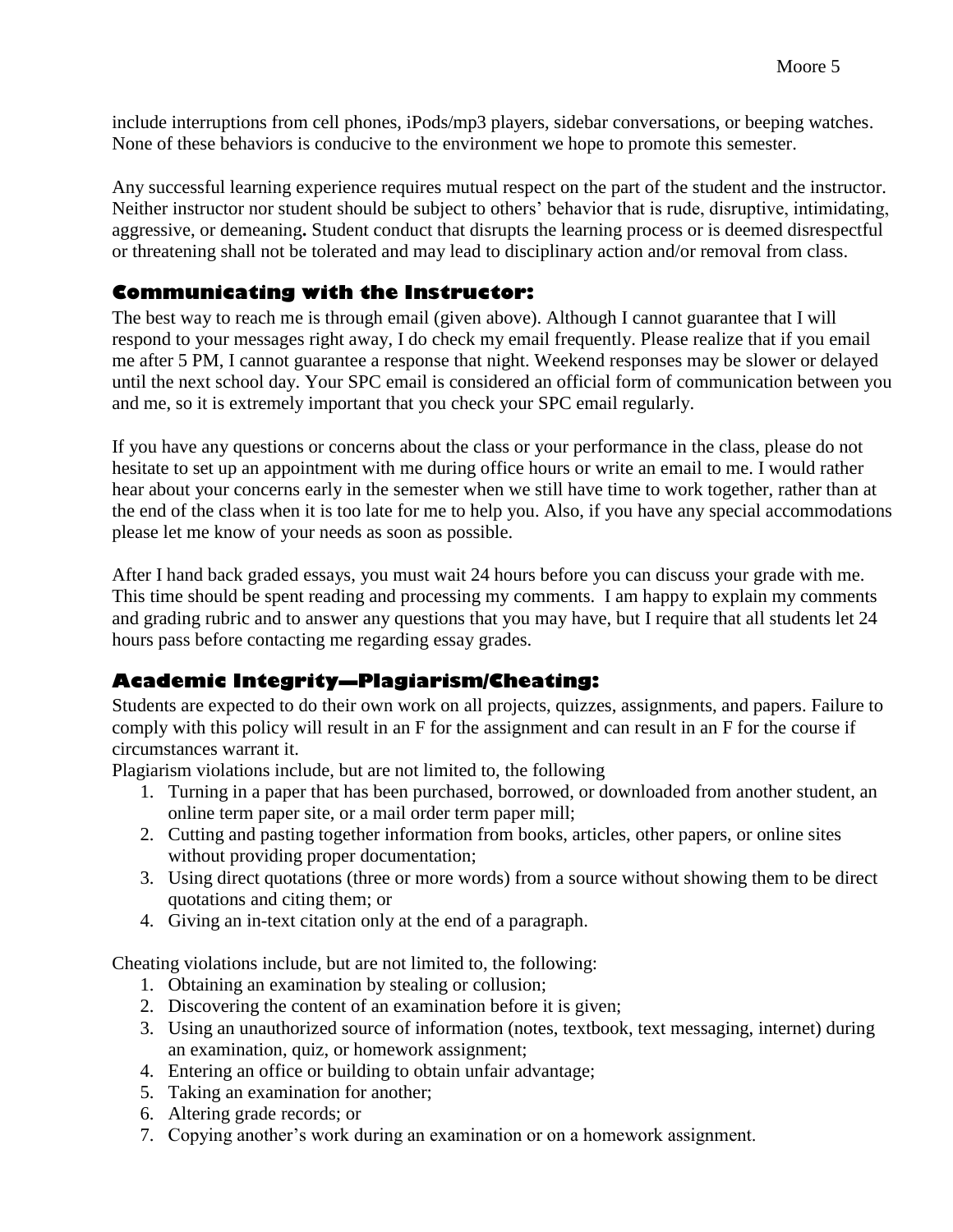# **Students with Disabilities:**

Students with disabilities, including but not limited to physical, psychiatric, or learning disabilities, who wish to request accommodations in this class should notify the Disability Services Office early in the semester so that the appropriate arrangements may be made. In accordance with federal law, a student requesting accommodations must provide acceptable documentation of his/her disability to the Disability Services Office. For more information, call or visit the Disability Services Office at Levelland (Student Health & Wellness Office) 806-716-2577, Reese Center (Building 8) 806-716-4675, or Plainview Center (Main Office) 806-716-4302 or 806-296-9611.

# **Statement of Nondiscrimination:**

It is the policy of this instructor not to discriminate on the basis of age, color, disability, ethnicity, gender, national origin, race, religion, sexual orientation, or veteran status.

# **Statement of Diversity:**

In this class, the instructor will establish and support an environment that values and nurtures individual and group differences and encourages engagement and interaction. Understanding and respecting multiple experiences and perspectives will serve to challenge and stimulate all of us to learn about others, about the larger world, and about ourselves. By promoting diversity and intellectual exchange, we will not only mirror society as it is, but also model society as it should and can be.

# **Campus Concealed Carry:**

Texas Senate Bill - 11 (Government Code 411.2031, et al.) authorizes the carrying of a concealed handgun in South Plains College buildings only by persons who have been issued and are in possession of a Texas License to Carry a Handgun. Qualified law enforcement officers or those who are otherwise authorized to carry a concealed handgun in the State of Texas are also permitted to do so. Pursuant to Penal Code (PC) 46.035 and South Plains College policy, license holders may not carry a concealed handgun in restricted locations. For a list of locations, please refer to the SPC policy at: [\(http://www.southplainscollege.edu/human\\_resources/policy\\_procedure/hhc.php\)](http://www.southplainscollege.edu/human_resources/policy_procedure/hhc.php). Pursuant to PC 46.035, the open carrying of handguns is prohibited on all South Plains College campuses. Report violations to the College Police Department at 806-716-2396 or 9-1-1.

**Note:** The instructor reserves the right to modify the course syllabus and policies, as well as notify students of any changes, at any point during the semester.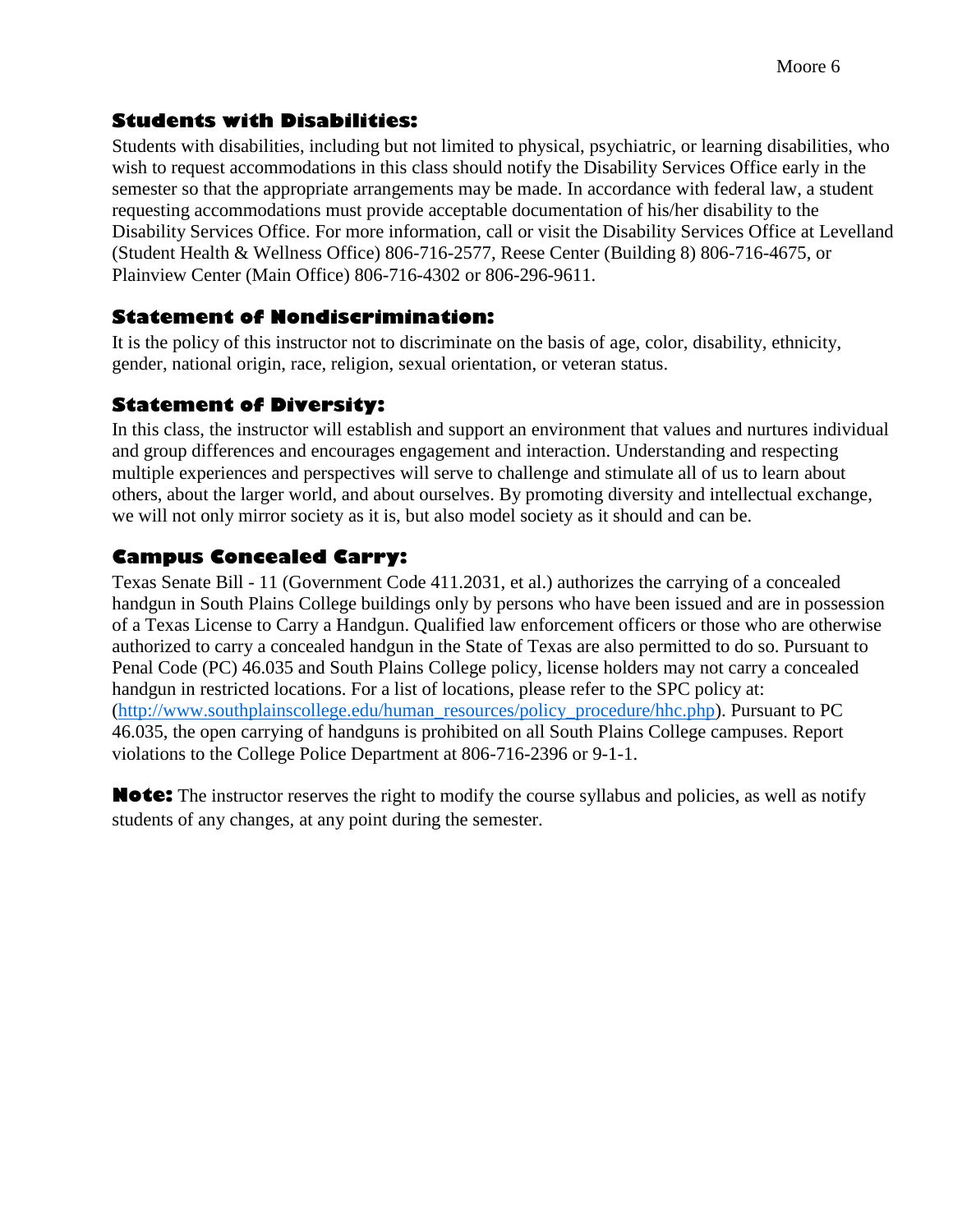# **Class Schedule**

 **Week 1**

#### **M 8/26: Introductions // Syllabus // Expectations**

#### **W 8/28: Explanation of Assignments // Critical Thinking, Reading, and Writing**

- Chapter 1: Reading and Writing Today (2-19)
	- o "San Francisco" by Amy Hempel (17)

**Week 2**

#### **M 9/2: LABOR DAY HOLIDAY**

#### **W 9/4: Academic Reading and Writing about Literature**

- Chapter 2: Writing from Reading (20-31)
	- o "Rapture" by Anton Chekhov (21-22)
- Chapter 4: Writing Across the Curriculum (64-95)
	- o "Stopping by Woods on a Snowy Evening" by Robert Frost
	- o "The Garden of Love" by William Blake
- Commonplace Book Assignment Given
- Essay #1 Assignment Given

**Week 3**

#### **M 9/9: Crash Course on Elements of Fiction**

- Chapter 3: Developing and Argument (32-63)
	- o "Shirt" by Robert Pinsky (35)
- Chapter 6: Reading a Story for its Elements (138-151)
	- o "A&P" by John Updike (141-145)
	- o "The Story of an Hour" by Kate Chopin (150-151)
- Chapter 7: Writing About Fiction (160-185)

#### **W 9/11: Plot & Character in Fiction**

- o "Araby" by James Joyce (199-203)
- o "The Jilting of Granny Weatherall" by Katherine Anne Porter (260-266)

**Week 4**

#### **M 9/16: Setting & Point of View in Fiction**

- o "The Cask of Amontillado" by Edgar Allan Poe (291-296)
- o "A Rose for Emily" by William Faulkner (322-328)

#### **W 9/18: Language, Tone, Style & Theme in Fiction**

- o "The Yellow Wallpaper" by Charlotte Perkins Gilman (363-372)
- o "Two Kinds" by Amy Tan (374-383)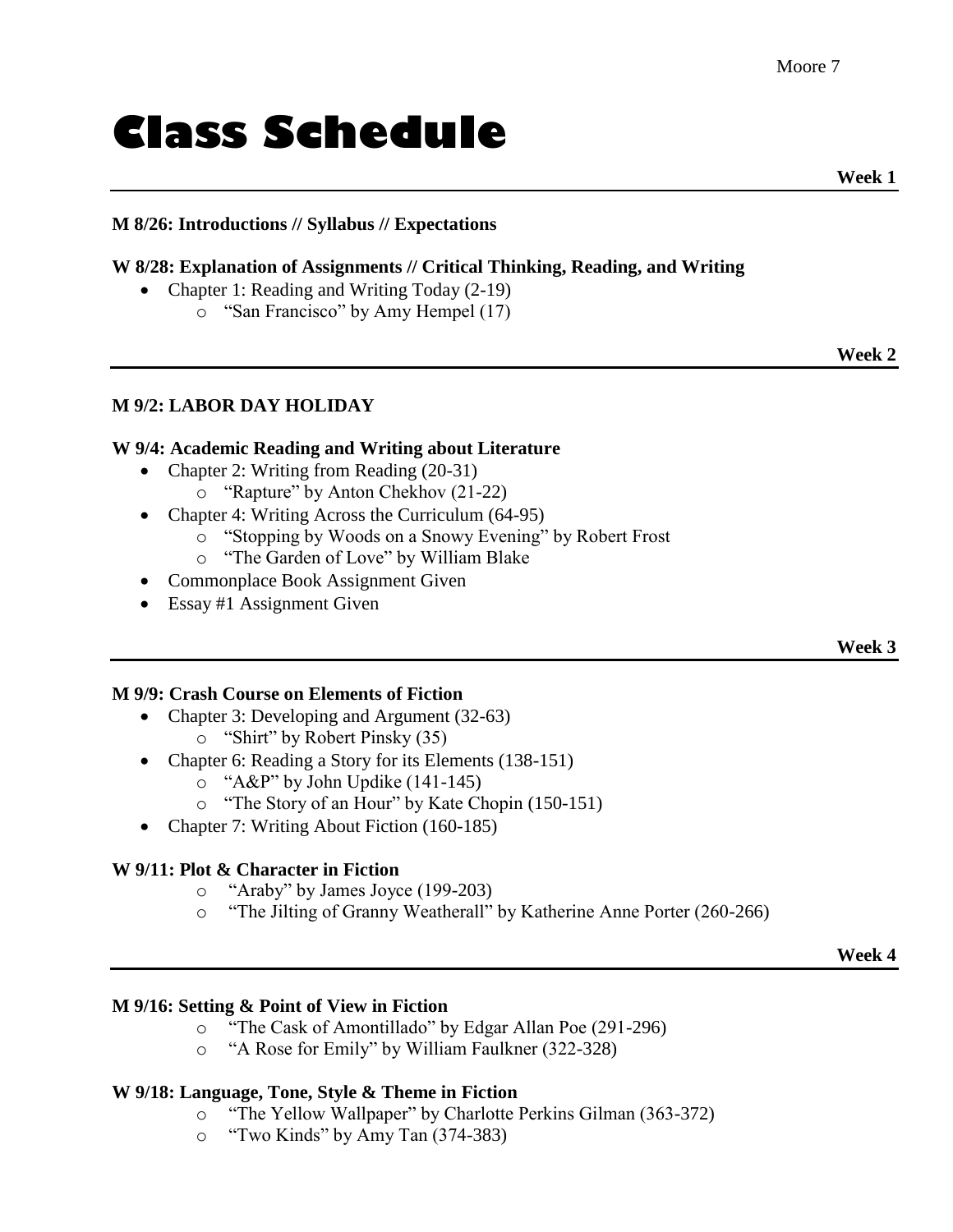#### **M 9/23: Symbolism & Regionalism in Fiction**

- o "The Things They Carried" by Tim O'Brien (424-438)
- o "A Good Man Is Hard to Find" by Flannery O'Connor (492-501)

#### **W 9/25: Crash Course on Elements of Poetry**

- Chapter 17: Reading a Poem in Its Elements (560-575)
	- o "The Museum of Stones" by Carolyn Forché (563)
	- o "My mistress' eyes are nothing like the sun" by William Shakespeare (568)
	- o "O my luve's like a red, red rose" by Robert Burns (570)
	- o "Those Winter Sundays" by Robert Hayden (571)
	- o "A Fragment" by Sappho (573)
	- o "I Wandered Lonely As a Cloud" by William Wordsworth (575)
- Chapter 18: Writing About Poetry (582-604)

# **Essay #1 DUE**

• Essay #2 Assignment Given

#### **Week 6**

#### **M 9/30: Imagery & Symbolism in Poetry**

- o "Tree" and "Button" by Jane Hirshfield (712-716)
- o "In a Station of the Metro" by Ezra Pound (719-720)
- o "The Red Wheelbarrow" by William Carlos Williams (722-724)
- o "Musee des Beaux Arts" by W. H. Auden (728-730)
- o "Songs of Innocence: The Chimney Sweeper" by William Blake (736-737)
- o "Songs of Experience: The Chimney Sweeper" by William Blake (738-739)

#### **W 10/2: Words in Poetry**

- o "What the Living Do" by Marie Howe (628-632)
- o "Ode on a Grecian Urn" by John Keats (632-635)
- o "Dover Beach" by Matthew Arnold (642-643)
- o "The Fish" by Elizabeth Bishop (647-650)

#### **Week 7**

#### **M 10/7: Voice in Poetry**

- o "After" by Stephen Dunn (664-667)
- o "The Death of the Ball Turret Gunner" (668-670)
- o "My Papa's Waltz" by Theodore Roethke (670-672)
- o "Daddy" by Sylvia Plath (680-684)
- o "Richard Cory" by Edwin Arlington Robinson (701-703)

#### **W 10/9: Poetry Discussions Continued…**

• Brainstorm and prewriting for Essay #2

# *F 10/12: FALL BREAK HOLIDAY*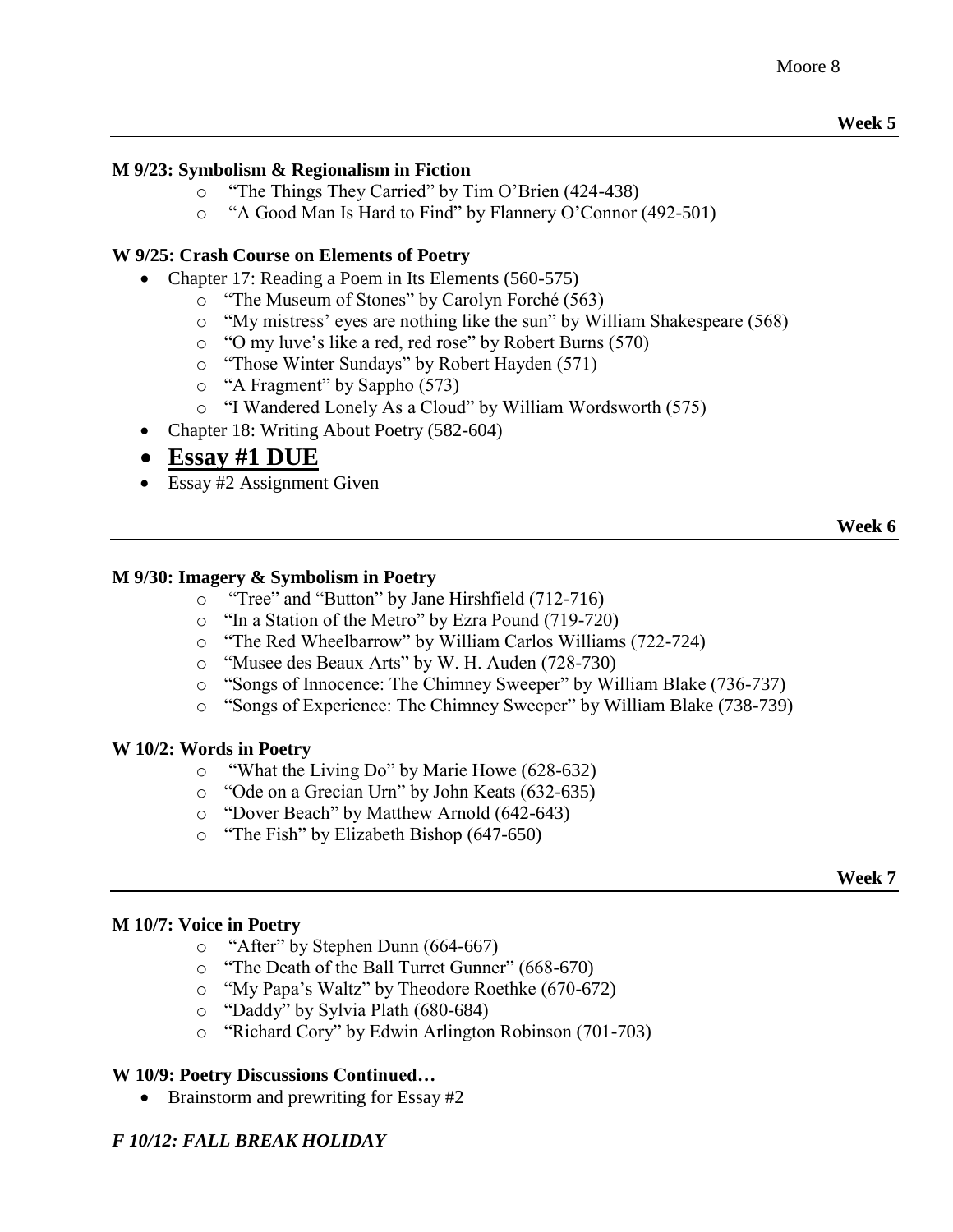#### **M 10/14: Rough Draft Exam (meet in Library Computer Lab)**

- Essay #2 Rough Draft Exam
- Research Paper Topics Sign Up OPEN

#### **W 10/16: Academic Research and Writing**

- Chapter 5: Writing the Research Paper (96-136)
	- o "The Dream Keeper" by Langston Hughes (96 &108)
	- o "Harlem (Dream Deferred)" by Langston Hughes (108)
- Research Paper Assignment Given

**Week 9**

#### **M 10/21: Academic Research and Writing, Cont.**

- Chapter 5: Writing the Research Paper (96-136)
	- o "The Dream Keeper" by Langston Hughes (96 &108)
	- o "Harlem (Dream Deferred)" by Langston Hughes (108)
- Research Paper Topics Sign Up CLOSED
- **Essay #2 DUE**

**W 10/23: Library Introduction and Instruction (meet in the library)**

**Week 10**

#### **M 10/28: Annotated Bibliography (meet in Library Computer Lab)**

**W 10/30: Research Paper Outline Workshop (meet in Library Computer Lab)**

**Week 11**

**M 11/4: MLA Workshop Session #1 (meet in Library Computer Lab)**

**W 11/6: Research Paper Rough Draft Exam (meet in Library Computer Lab)**

**Week 12**

**M 11/11: MLA Workshop Session #2 (meet in Library Computer Lab)**

**W 11/13: Research Paper Peer Review**

**Week 13**

**M 11/18: Research Paper Revision Workshop**

**W 11/20: Research Paper Final Copy DUE**